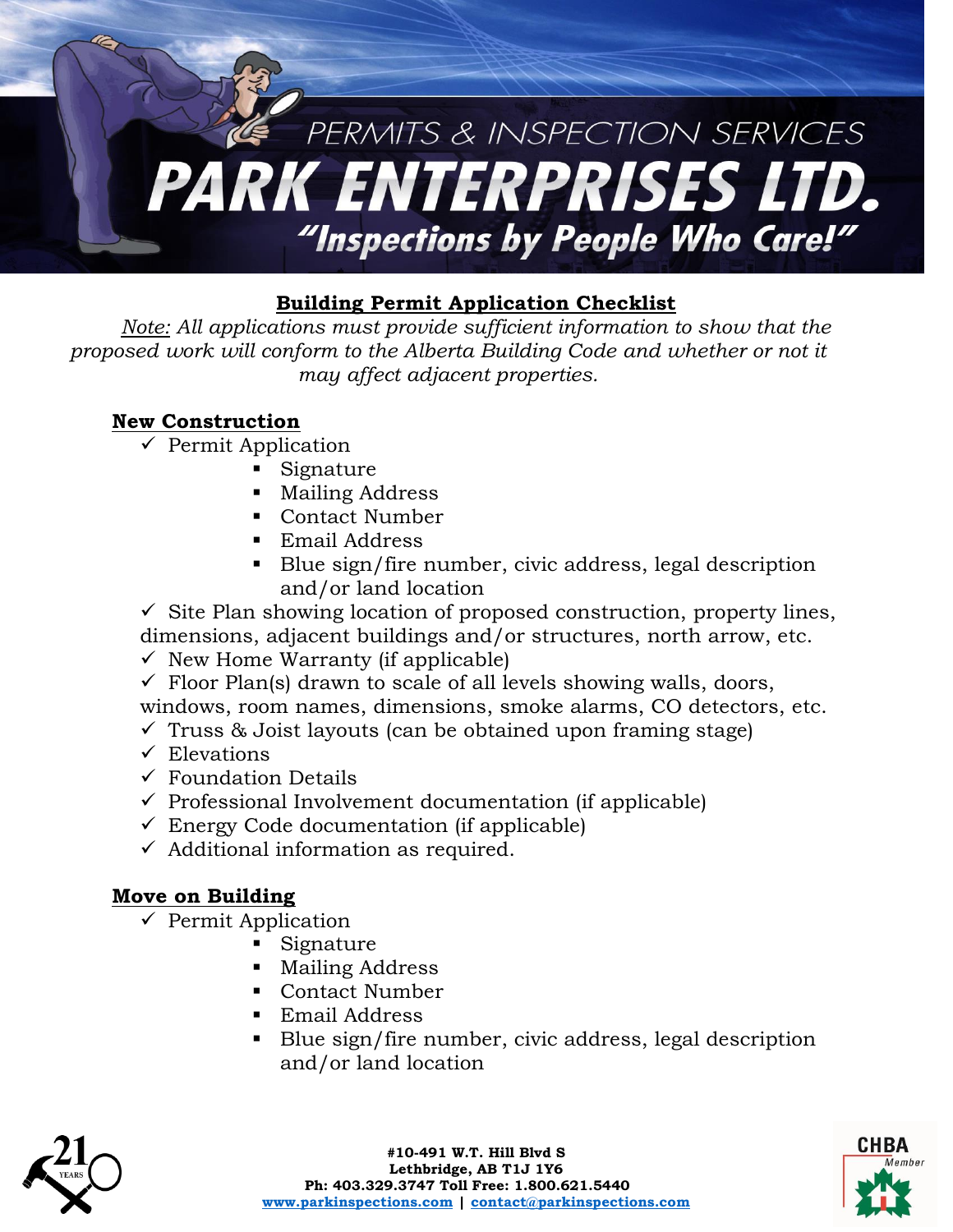# PERMITS & INSPECTION SERVICES PARK ENTERPRISES LTD. "Inspections by People Who Care!"

 $\checkmark$  Site Plan showing location of proposed construction, property lines, dimensions, adjacent buildings and/or structures, north arrow, etc.  $\checkmark$  New Home Warranty (for new RTM homes, provided by

- manufacturer)
- $\checkmark$  Floor Plan(s) drawn to scale of all levels showing walls, doors, windows, room names, dimensions, smoke alarms, CO detectors, etc.
- $\checkmark$  Foundation Detail
	- Piling or Block layout

 $\checkmark$  CSA Sticker or photo of label if available (older RTM's may not have)

- $\checkmark$  Professional Involvement documentation (if applicable)
- $\checkmark$  Energy Code documentation (if applicable)
- $\checkmark$  Additional information as required.

## **Deck**

- $\checkmark$  Permit Application
	- Signature
	- **Mailing Address**
	- Contact Number
	- Email Address
	- Blue sign/fire number, civic address, legal description and/or land location

 $\checkmark$  Site Plan showing location of proposed construction, property lines, dimensions, adjacent buildings and/or structures, north arrow, etc.

- $\checkmark$  Plan drawing(s) drawn to scale showing the deck, existing house, dimensions, stairs, railings, etc.
- $\checkmark$  Foundation Details (pilings/blocks)
- $\checkmark$  Structural Details (beams, joists, blocking, attachment to home, etc.)
- $\checkmark$  How high off ground, dimensions & railing information
- $\checkmark$  Professional Involvement documentation (if applicable)
- $\checkmark$  Additional information as required.